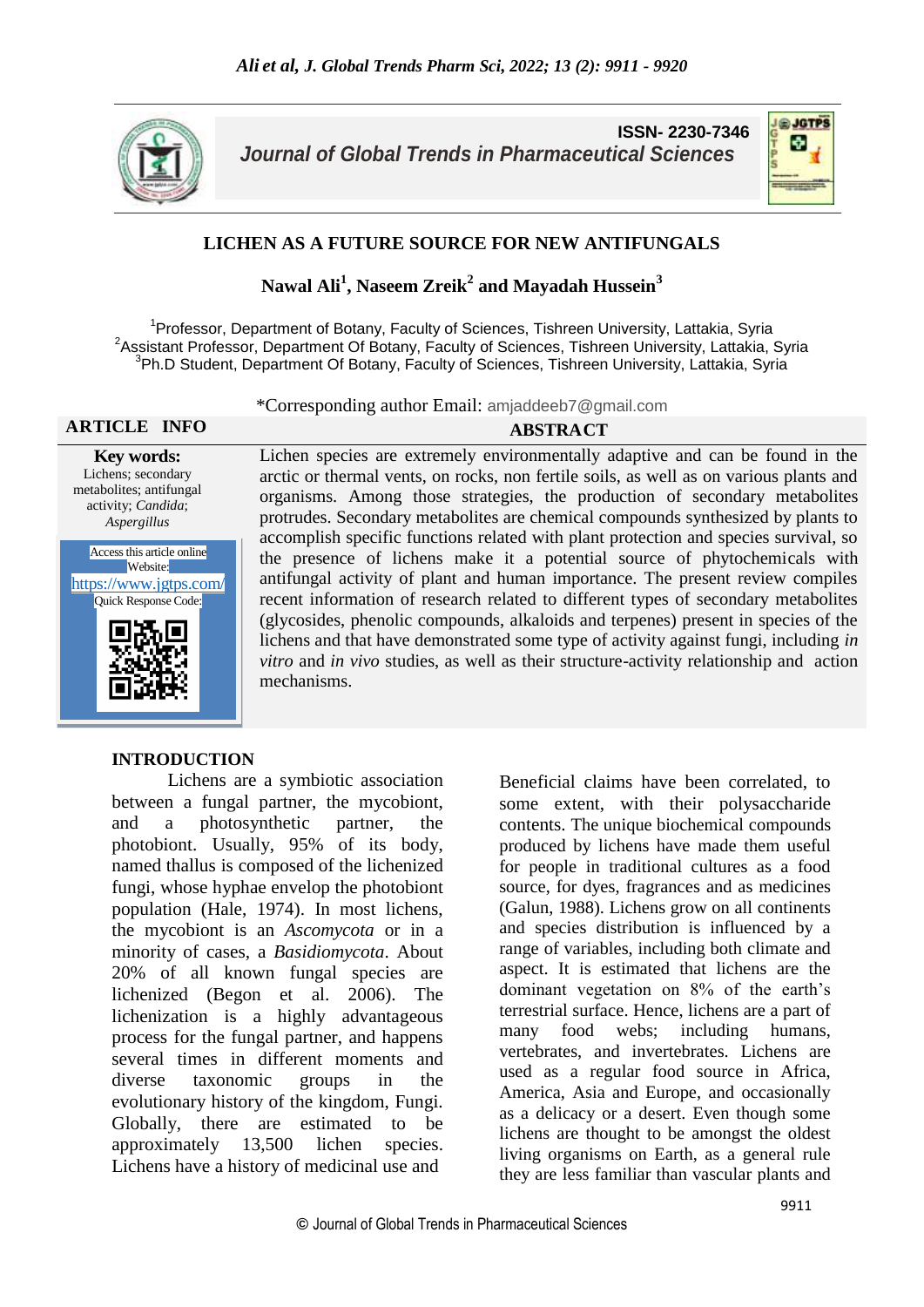are frequently grouped with fungi or with mosses in many studies (Richardson, 1988; Richardson, 1991; Shukla et al., 2010).

More recently, research has expanded to include secondary metabolites produced by lichens (Shrestha and Clair, 2013). Lichens have been historically used as dyes, perfumes, and home remedies in folk medicine (Shukla et al., 2010; Zambare and Christopher, 2012). The 'Indian Medicinal Plant'(1984) describes the medicinal properties of lichens used for the treatment of blood and heart diseases, leprosy, bronchitis, bleeding pile, asthma, inflammation, liver, and stomach diseases. The lichen species are extremely environmentally adaptive and can be found in the arctic or thermal vents, on rocks, non fertile soils, as well as on various plants and organisms (Seymour et al., 2005). The presence of secondary metabolites in plants makes them natural sources of remedies, used as natural medicines by local population in diseases treatment including fungal, bacterial and viral infections (Dandapat and Paul, 2019**).** Fungi comprise a major part of biodiversity, from around 100,000 known fungal species, more than 400 species are known as animal and plant pathogens (Garrido et al., 2010). Worldwide occurrence of fungal infections, has been dramatically increased in the last 20 years, due to a continuous increase mainly among immunocompromised hosts, they produce serious invasive mycoses in individuals submitted to organ transplants, cancer, and diabetes mellitus (Scorzoni et al., 2007; Razzaghi and Rai, 2013). Superficial mycoses are among the most frequent forms of human infections (those involving the skin and mucosal surfaces) not only in immunocompromised host, but also in healthy individuals, being estimated to affect more than 20-25% of the world's population (Vena et al., 2012 ;Razzaghi and Rai, 2013). Dermatophytes are the most common cause of skin infections and they can achieve this due to virulence factors such as their ability to adhere and invade keratinized tissues (Rodríguez and Santa, 2012). New data indicate that relative proportions of organisms causing nosocomial bloodstream infections have changed over the last decade, with

*Candida* species now firmly established as one of the most frequent agents. *Candida albicans* is part of human flora but under some circumstances in susceptible individuals it can cause systemic and superficial infections (Rodríguez and Santa, 2012), while systimatic fungal infections (is mainly due to the increasing number of immunocompromised individuals with altered immune function including primary immune deficiency, cancer chemotherapy, HIV/AIDS, hematologic and solid organ transplantation, prematurity, and immune-modulatory medications (Brown et al., 2012; Lass, 2017). Invasive aspergillosis, an infection caused by fungi of the Aspergillus taxon, remains a significant threat, particularly in immunosuppressed patients (Kullberg and Oude, 2002). The most prevalent Aspergillus species are A. fumigatus, A. flavus, A. terreus, and A. niger (Sugui et al., 2014). Aspergillus spp. has the capacity to cause a broad range of clinical diseases, from mild and superficial infections, to life-threatening and invasive illnesses with more than 80% mortality rate (Mayr and Lass, 2011). Pulmonary aspergillosis is considered the most prevalent manifestation of invasive aspergillosis (Erjavec et al., 2009). Nowadays antifungal drugs are essentially limited to three chemical classes: polyenes (amphotericin B), azole drugs (imidazoles, fluconazole, itraconazole, voriconazole and posaconazole) and echinocandins (Maertens, 2004; Patterson et al., 2016); isavuconazole has been described as a new extendedspectrum triazole (Miceli and Kauffman, 2015; Garcia et al., 2017). These agents display several limitations that can lead to complications; for example, amphotericin B was during nearly 30 years the only drug, and it is one of the few drugs that kill fungal cells, but can cause significant nephrotoxicity in patients (Razzaghi and Rai, 2013), with a rapid development of fungal resistance (specially to azoles and to flucytosine), drugdrug interactions, fungistatic but not fungicidal mode of action. Thus, there is an urgent need for developing new antifungals with a broad spectrum and with fewer doselimiting side effects (Graybill, 1996; Maertens and Boogaerts, 2000). On the other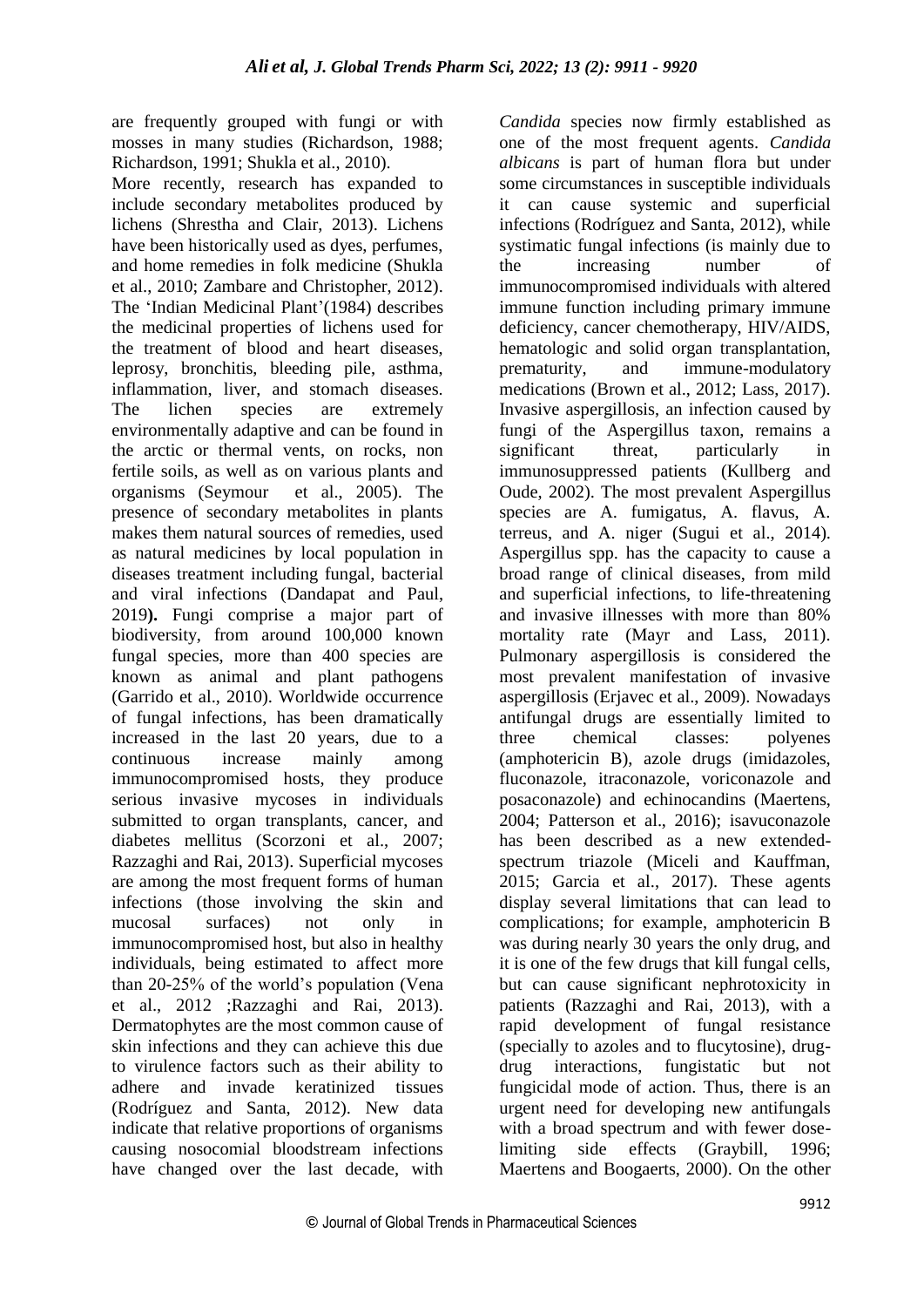hand, plants can experience fungal infections too. Fungal plant pathogens comprise an important group of microorganisms that causes significant economic losses in agriculture around the world, such as they can infect any tissue at any stage of plant growth (Garrido et al., 2010). Plant diseases control depends upon the application of chemical fungicides, despite their potentially toxic effects on non-target organisms and the environment (Santos et al., 2008; Ferrer et al., 2009). Although effective, their extensive use for several decades has disrupted biological control by natural enemies and has led to new pathogen strains that are resistant to fungicides (Fernandez et al., 2006). Despite the huge amount of information about fungal plant pathogens, there is a limited commercial fungicide developed from a new knowledge approach. The absence of fungicides that can act in more than one site of action is a direct consequence of fungal resistance, which is common among currently used agrochemicals (Brent and Hollomon, 1995; Arango et al., 2004). The aim of this review is to present the state of art of antifungal activity of secondary metabolites present in lichens since, to our knowledge, there is not condensed information on this topic.

#### **1.1. Production of secondary metabolites in Lichens:**

Natural products-based medications have a very long history. Even today, people are making use of plant resources for the preparation of medicines to improve health conditions, mainly because of their efficacy and safety. A rich biodiversity of plants in nature is one among the major sources of natural medicines to treat and prevent diseases, and plant-based products are widely employed in many traditional medications by indigenous people around the world. According to the World Health Organization report, nearly 60% of the world's population relies on traditional medicinal practices and herb-based medicines to meet their health needs (Pereira et al., 2020).

Lichens are a known source of over 1,000 unique secondary metabolites (Bačkorová et al., 2012), which are produced by the fungus and secreted onto the hyphae surface. The multitude of compounds present in lichens provides us with the opportunity to discover new therapeutic agents. However, only a limited number of these metabolites have been screened for their bioactivities have been proposed (Table 1) (Bézivin et al., 2004; Suh et al., 2017). Lichenochemicals include but are not limited to chemical families, such as flavonoids (Calcott et al., 2018) and terpenoids (Zhang et al., 2016), tridepsides (Manojlović et al., 2012; Bačkorová et al., 2012; Kosanić et al., 2014), orsinol tridepsides, orcinol tetradepsides, aphthosin (Cardile et al., 2017), and phenolic compounds (Nguyen et al., 2017). For example, lichen compounds reported for Umbilicaria species include compounds with different aromatic, aliphatic and cyclic structures, such as lecanoric acid, gyrophoric acid, umbilicaric acid, and norstictic acid (Feige and Lumbsch, 1993), parietin (Plsíkova et al., 2014), myristic acid, palmitic acid, palmitoleic acid, stearic acid, oleic acid, linoleic acid and linolenic acid (Galindo et al., 2016). Histologically, lichen secondary metabolites are deposited in either the cortex or, more commonly, the medulla. The most usual cortical compounds are usnic acid and atranorin, but anthraquinones, pulvinic acid derivates, and xanthones may also occur here (Marques, 2013). Secondary metabolites are not absolutely essential for the survival and growth of lichens (Bentley 1999), and the functions of these compounds in the lichen symbioses are still poorly understood (Hager et al. 2008). However, it is important that they may help to protect the thalli against herbivores, pathogens, competitors, and external abiotic factors, such as high UV irradiation. Also, lichens have impact interactions with their environment.

## **1.2. Antifungal activity of Lichens:**

There are many studies on the antifungal activity of lichen secondary metabolites. For example, atranorin (from Physcia aipolia), fumarprotocetraric acid (from Cladonia furcata), gyrophoric acid (from Umbilicaria polyphylla), lecanoric acid (from Ochrolechia androgyna), physodic acid (from Hypogymnia physodes), protocetraric acid (from Flavoparmelia caperata), stictic acid (from Xanthoparmelia conspersa), usnic acid (from Flavoparmelia caperata), obtusatic acid (from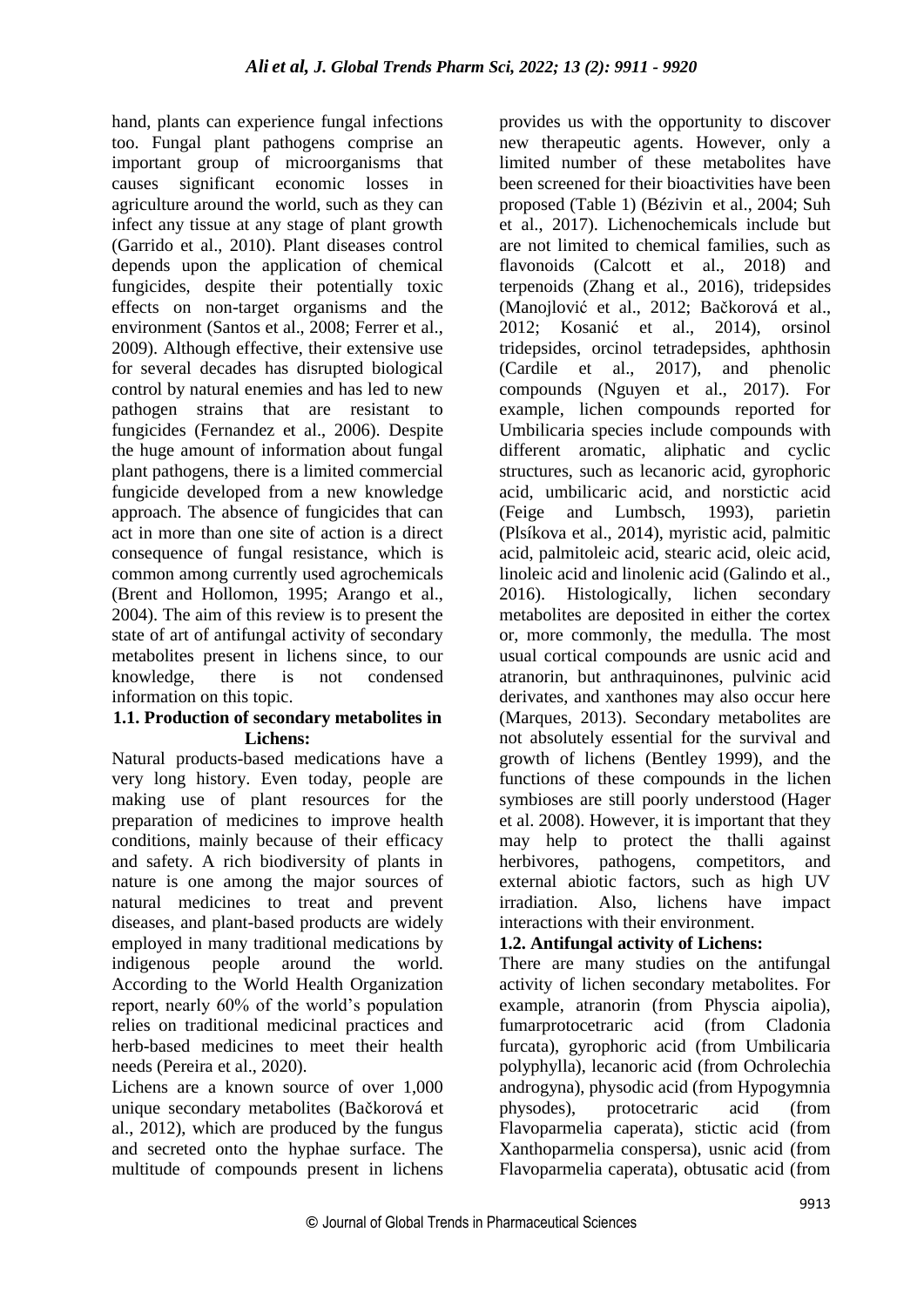Ramalina fraxinea), methyl evernate (from R. fastigiata), O-methyl anziaic acid (from Melanelia fuliginosa), divaricatic acid (from Evernia mesomorpha), and parietin (from Xanthoria parietina) showed relatively strong antimicrobial effects against numerous fungi, among which were human pathogens (Ranković et al. 2008; Basile et al. 2015; Ristić et al. 2016a, b). The lichen extract almost increased by twofold in the presence of the stock solution of the colloidal silver concentrate. The ointment containing extract of lichen Ramalina farinacea exhibited antimicrobial activities against Aspergillus niger and Candida albicans (Ofokansi and Esimone 2005). Ranković et al. (2007) tested aqueous, acetone and methanol extracts of Cladonia furcata, Parmelia caperata, Parmelia pertusa, Hypogymnia physodes, Umbilicaria polyphylla, Lasallia pustulata, Parmelia sulcata, Umbilicaria crustulosa and Umbilicaria cylindrica from Serbia on ten species of fungi. The strongest activity was observed with methanol extracts of Parmelia pertusa and Parmelia sulcata and the weakest activity was manifested by Parmelia caperata and Umbilicaria cylindrica. Aqueous extracts of all tested lichen species were inactive.

| <b>Table 1 Biological activity of compounds</b> |  |  |
|-------------------------------------------------|--|--|
| from some lichens                               |  |  |

| Compound    | Lichen           | <b>Biological</b> |
|-------------|------------------|-------------------|
|             |                  | <b>Activities</b> |
| Atranorin   | Hypogymnia       | Antimicrobial,    |
|             | tubulosa         | antioxidant,      |
| Usnic acid  | Usnea sp.        | antioxidant,      |
|             |                  | antibacterial,    |
|             |                  | antifungal        |
| Evernic     | Evernia          | Antifungal,       |
| acid        | prunastri        | antibacterial,    |
|             |                  | antioxidant,      |
|             |                  |                   |
| Ramalin     | Ramalina         | Antioxidant,      |
|             | terebrata        | antimicrobial     |
| Thamnolic   | <b>Thamnolia</b> | Antibacterial,    |
| acid        | vermicularis     | antifungal        |
| Umbilicaric | Umbilicaria      | antimicrobial     |
| acid        | hoffm            |                   |

Extracts of Andean lichens Protousnea poeppigii and Usnea florida demonstrated antimicrobial activity against the pathogenic fungi Microsporum gypseum, Trichophyton mentagrophytes and T. rubrum (Paudel et al. 2008). According to Schmeda-Hirschmann et al. (2008), dichloromethane and methanol extracts of Protousnea poeppigii had strong antifungal effects against the fungal pathogens Microsporum gypseum, Trichophyton mentagrophytes and T. rubrum. The extracts were also active against the yeasts Candida albicans, C. tropicalis, Saccharomyces cerevisiae and the filamentous fungi Aspergillus niger, A. flavus and A. fumigatus, but with much higher strength. In addition, antibacterial and antifungal activity of the acetone, methanol and aqueous extracts of the lichen Lecanora frustulosa and Parmeliopsis hyperopta has been screened in vitro against Aspergillus flavus, Aspergillus fumigatus, Botrytis cinerea, Candida albicans, Fusarium oxysporum, Mucor mucedo, Paecilomyces variotii. Penicillium purpurescens, Penicillium verrucosum and Trichoderma harsianum. Tested lichen species also showed strong activity against fungi (Kosanić et al. 2010). Candida albicans was the most sensitive fungal species examined. Mitrović et al. (2011) studied antifungal activity of methanol extracts of five lichen species (Flavoparmelia caperata, Evernia prunastri, Hypogymnia physodes and Cladonia foliacea). The antimicrobial activity was estimated by determination of the minimal inhibitory concentration by the broth microdilution method against ten species of fungi. Extract of Cladonia furcata was the most active antfungal agent with minimum inhibitory concentration values ranging from 0.78 to 25 mg/mL, while the lowest activity showed. Lecanora muralis. In similar research, antifungal activity of hexane, ethyl acetate and methanol extracts of Parmelia reticulata was evaluated against soil-borne pathogenic fungi, namely, Sclerotium rolfsii, Rhizoctonia solani, R. bataticola, Fusarium udum, Pythium aphanidermatum and P. debaryanum by Goel et al. (2011). Maximum antifungal activity was exhibited by hexane and ethyl acetate extracts against most of the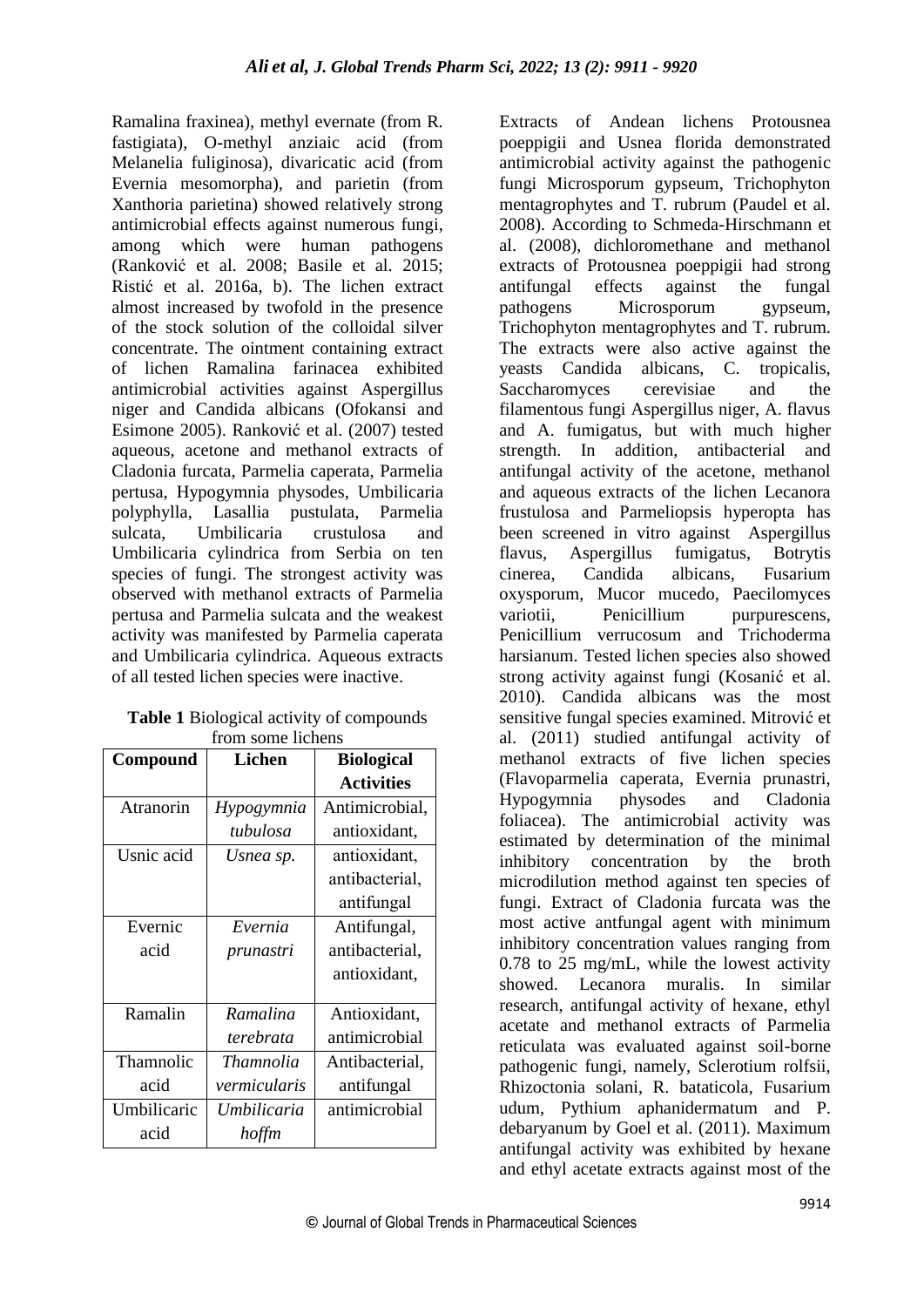test pathogens. *In vitro* antifungal activity of acetone, methanol and chloroform extracts of Parmotrema tinctorum was investigated against ten plant pathogenic fungi viz. Aspergillus niger, A. flavus, A. fumigatus, Alternaria alternata, Fusarium oxysporum, F. solani, F. roseum, Ustilago sp., Albugo candida and Penicillium citrinum, with reference to commercially available synthetic antifungal drug ketoconazole (positive control) using disk diffusion assay (Tiwari et al. 2011). Methanol extract was most effective against all investigated fungi followed by acetone and chloroform extract. Principal component analysis (PCA) concluded that though ketoconazole was effective against five of the investigated fungi, the extracts of Parmotrema tinctorum were more effective against rest of the five broad-spectrum plant pathogenic fungi (A. fumigatus, F. solani, F. roseum, P. citrinum and Ustilago spp.). In the study described by Ranković et al. (2012), acetone lichen extracts obtained from Usnea barbata showed a moderate antifungal activity. It inhibited the microorganisms tested at concentrations from 0.125 to 12.5 mg/mL. The acetone extract from T. candida inhibited all the tested microorganisms, but at higher concentrations. In related research, Evernia prunastri and Pseudoevernia furfuracea lichens were screened for their antimicrobial effects by Kosanić et al. (2013) who found varying antimicrobial success in inhibition of fungi and Pseudoevernia furfuracea was found to be the most effective. Kosanić et al. (2014a) were extracted with acetone the three Cladonia species (C. furcata, C. rangiferina and C. pyxidata) in order to investigate their antimicrobial effect. As test organisms in this study were used Aspergillus flavus, A.fumigatus, Candida albicans, Penicillium purpurescens and P. verrucosum. They obtained results showed that extracts from C. furcata and C. rangiferina showed similar antifungal activity. They inhibited the microorganisms tested at concentrations from 0.78 to 25 mg/mL, while extracts from C. pyxidata inhibited all the tested microorganisms, but at higher concentrations. Lecanora muralis, Parmelia saxatilis, Parmeliopsis ambigua, Umbilicaria crustulosa

and Umbilicaria polyphylla were tested for their antibacterial and antifungal activity (Kosanić et al. 2014b). The antimicrobial activity was estimated by determination of the minimal inhibitory concentration by the broth microdilution method against six species of bacteria and ten species of fungi, and it has been found that of the lichens tested Umbilicaria polyphylla had largest antimicrobial activity with minimum inhibitory concentration values ranging from 0.78 to 1.56 mg/mL. Sariozlu et al. (2016) investigated antibacterial, antifungal activity and MIC values of the acetone, methanol and chloroform extracts of the lichen Bryoria capillaris against yeasts and filamentous fungi using disk diffusion method. The obtained results were shown that the tested extracts have considerable antimicrobial effect to tested pathogenic microorganism. Two Ramalina lichens were explored for their antimicrobial effect by Ristić et al. (2016a) against five species of bacteria and 10 species of fungi. This extract exhibited no inhibition of growth against fungal strain A. flavus as well. Acetone extract of lichen species R. fastigiata showed significant antimicrobial properties. Dixit et al. (2018) evaluated the antimicrobial and antifungal properties of

ichen extract (Usnea sp. and Parmotrema sp.) against some fungal species. In this study, the lichen was extracted in acetone and methanol. The fungal isolates used in this study were Aspergillus niger, A. flavus, Candida sp. and Tricophyton sp. Conventional antifungal drugs cause serious mammalian cytotoxicity, partly through the intracellular production of reactive oxygen species (ROS), and because of fungi are eukaryotic organisms that share diverse metabolic profiles with animal and plant cells; therefore, several antifungal agents discovered to be potentially active against pathogenic fungi have failed to survive during testing process because the fungicide target site is found in another organism, causing toxicity. With the rapid emergence of fungal resistance, a strong demand for antifungal agents with a new mode of action has arisen. One of the modern pathogenic fungi research challenges, is to find out new modes of action that provide improved fungicide activity against health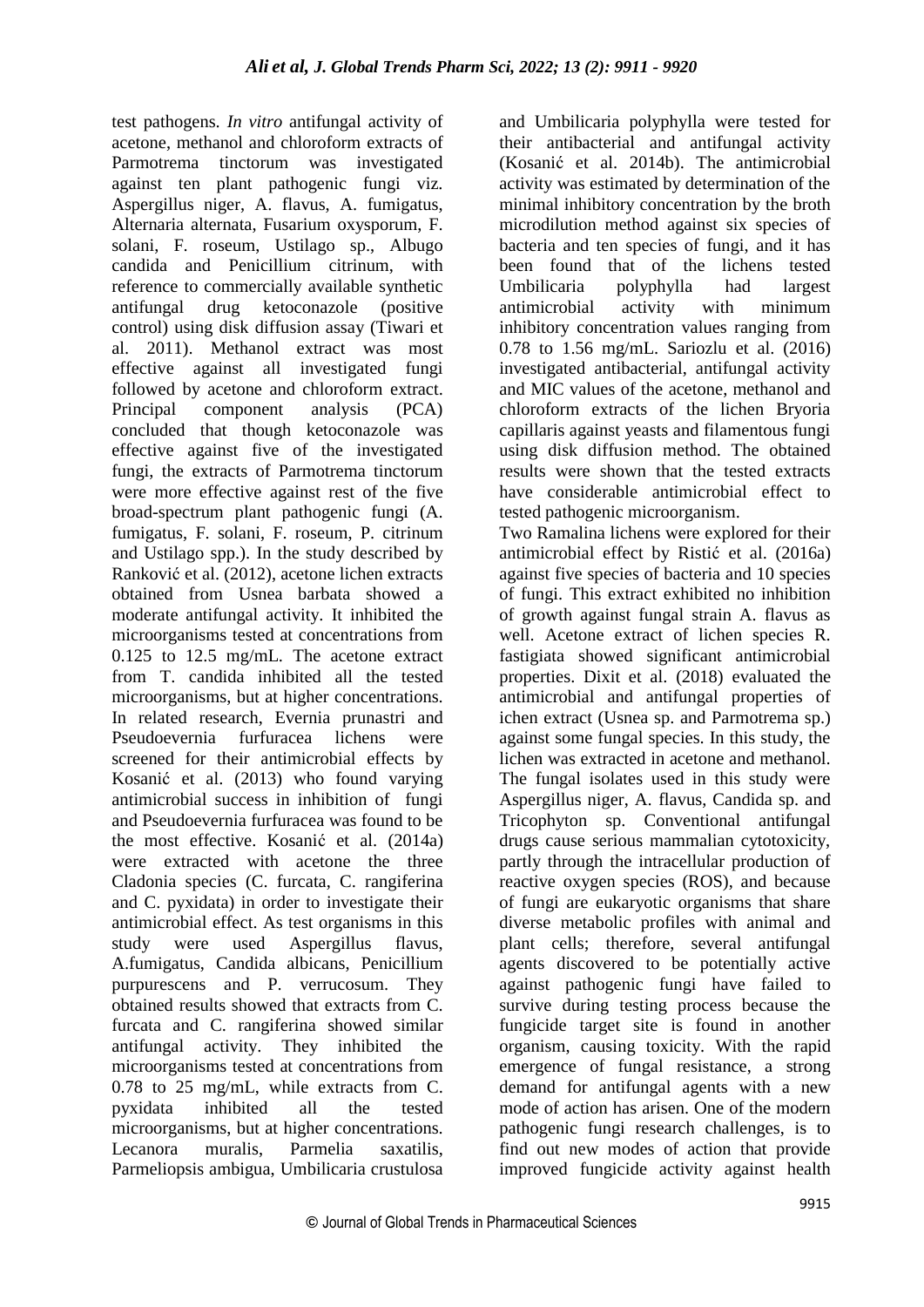important target, combined with the protection of environmental and public safety (Takimoto et al., 1999; Manzano et al., 2008). Antifungal compounds not only serve as drugs or templates for drugs, in many cases, they lead to the discovery and better understanding of targets and pathways involved in the disease process (Brahmachari, 2011). Even though individual antifungal compounds from lichens have not been studied, some secondary metabolites from other sources had been identified and their mechanisms of action have been proposed (Table 2). Phenolic compounds have been shown to inhibit enzymes by reacting with the sulfhydryl groups of amino acids (Cowan, 1999). Quinones, flavones, flavonoids, tannins and flavonols form complexes with the nucleophilic amino acids of proteins which leads to their inactivation. Flavones are phenolic structures containing one carbonyl group. The possible mechanism of action of flavones and flavonoids is hampered by conflicting findings. Flavonoids lacking hydroxyl groups on their β-rings are more active against microorganisms than are those with the two OH groups; this finding supports the idea that their microbial target is the membrane. However, several authors have also found the opposite effect, the more hydroxylation, the greater the antimicrobial activity. The latter finding reflects the similar result for simple phenolics. It is safe to say that there is no clear predictability for the degree of hydroxylation and toxicity to microorganisms. Quinones are known to complex irreversibly with nucleophilic amino acids in proteins, often leading to inactivation of the protein and loss of function. For that reason, the potential range of quinone antimicrobial effects is great. Probable targets in the microbial cell are surface-exposed adhesins, cell wall polypeptides, and membrane-bound enzymes. Quinones may also render substrates unavailable to the microorganism. As with all plant-derived antimicrobials, the possible toxic effects of quinones must be thoroughly examined (Cowan, 1999; Montes, 2009). It has been shown that phenolic alcohols (thymol, carvacrol, eugenol) are the strongest inhibitors of enzymatic processes. This is

attributed to its lipophilic characteristic and its free OH groups (Cowan, 1999; Chahdoura et al., 2016). Many phytopathogenic (except for biotrophic) fungi secrete hydrolytic enzymes that diffuse into host cells prior to the advance of microorganisms, which can be inhibited by free radicals of oxidized phenols that function as nonspecific inhibitors; such as tannins, cyanidin, delphinidin and malvidin anthocyanindins (Cowan, 1999; Montes, 2009). Highly aromatic planar quaternary alkaloids such as berberine and harmane action mechanism are attributed to their ability to intercalate with DNA (Cowan, 1999).

| <b>Table 2 Cellular targets of secondary</b> |  |  |
|----------------------------------------------|--|--|
| metabolites:                                 |  |  |

| пісканчись.        |                         |  |
|--------------------|-------------------------|--|
| <b>Antifungal</b>  | <b>Cellular targets</b> |  |
| compounds          |                         |  |
| Phenolic           | - Cell membrane or      |  |
| compounds:         | cell wall union         |  |
| -Phenolic alcohols | through hydrogen        |  |
|                    | bonds                   |  |
| Alkaloids          | - Intercalate with      |  |
|                    | <b>DNA</b>              |  |
| Terpenes           | - Damage to             |  |
|                    | biomembranes            |  |
| Saponins           | - Disintegration of     |  |
|                    | the membrane            |  |

## **2. CONCLUSION**

 Lichens can be considered an important source of bioactive substances with antifungal activity and excellent candidates for the development and formulation of new generation antifungal agents with fewer side effects, a broader action spectrum and lower cost than the current ones. More research needs to be developed to identify the bioactive components and evaluate their future applications.

#### **3. REFERENCES**

- 1. Arango AM, Sánchez JB, Galvis LB. Productos naturales con actividad antimicótica. Revista Española de Quimioterapia. 2004; 17(4):325-331.
- 2. Bačkorová M, Jendželovský R, Kello M et al (2012) Lichen secondary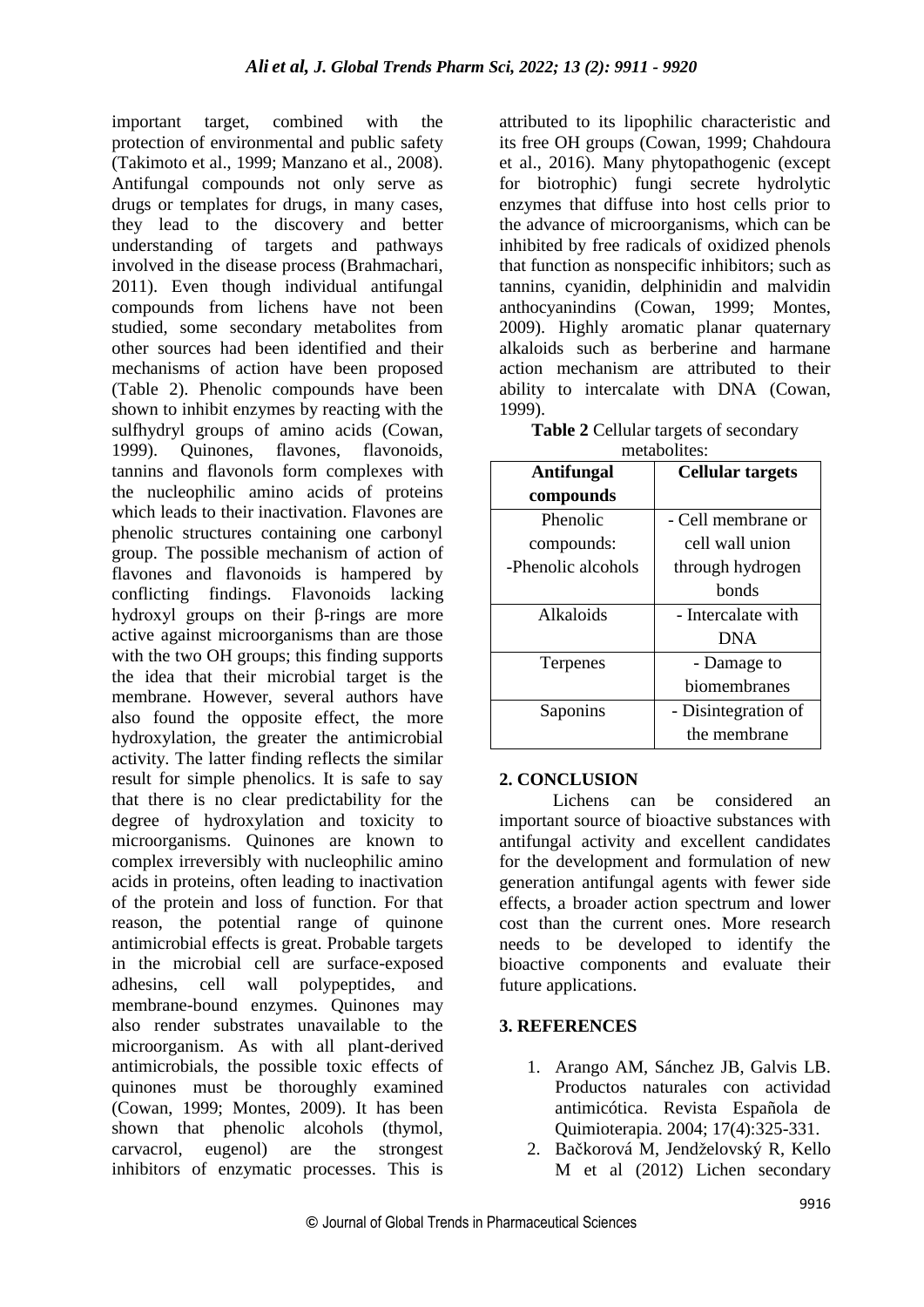metabolites are responsible for induction of apoptosis in HT-29 and A2780 human cancer cell lines. Toxicol In Vitro 26:462–468

- 3. Basile A, Rigano D, Loppi S et al (2015) Antiproliferative, antibacterial and antifungal activity of the lichen Xanthoria parietina and its secondary metabolite parietin. Int J Mol Sci 16:7861–7875.
- 4. Begon M, Townsend CR, Harper JL (2006) Ecology: from individuals to ecosystems, 4th edn. Blackwell, Londres, pp 400–401 clinical setting? Clin. Microbiol. Infect. 2017, 23, 896–897.
- 5. Bentley R (1999) Secondary metabolite biosynthesis: the first century. Crit Rev Biotechnol 19:1–40
- 6. Bézivin C, Tomasi S, Rouaud I et al (2004) Cytotoxic activity of compounds from the lichen: Cladonia convoluta. Planta Med 70:874–877.
- 7. Brahmachari G. Natural Products in Drug Discovery: Impacts and opportunities. In: Brahmachari G, editor. Bioactive natural products: Opportunities and challenges in medicinal chemistry. Singapore: World Scientific; 2011. p. 1-200.
- 8. Brent KJ, Hollomon DW. Fungicide resistance in crop pathogens: How can it be managed?. Croplife International: Brussels Belgium; 1995.
- 9. Brown, G.; Denning, D.; Gow, N.; Levitz, S.; Netea, M.; White, T. Hidden Killers: Human Fungal Infections.
- 10. Calcott MJ, Ackerley DF, Knight A, et al. Secondary metabolism in the lichen symbiosis. Chem Soc Rev. 2018;47(5):1730–1760.
- 11. Cardile V, Graziano ACE, Avola R, et al. Potential anticancer activity of lichen secondary metabolite physodic acid. Chem Biol Interact. 2017;263:36–45.
- 12. Chahdoura H, Barreira JC, Fernández-Ruiz V, Morales P, Calhelha RC, Flamini G, Achour L. Bioactivity, proximate, mineral and volatile

profiles along the flowering stages of *Opuntia microdasys* (Lehm.): Defining potential applications. Food and Function. 2016; 7(3):1458-1467.

- 13. Cowan MM. Plant products as antimicrobial agents. Clinical Microbiology Reviews. 1999; 12:564- 582.
- 14. Dandapat, M., Paul, S. Secondary Metabolites from Lichen *Usnea longissima* and it
- 15. Dixit A, Mishra M, Singh AN et al (2018) Antimicrobial and antifungal activity of Indian Lichen (Usnea sps. And Parmotrema sps.) against human phatogenic bacterial and fungal sps. World J Pharm Pharm Sci 7:711–720.
- 16. Erjavec, Z.; Kluin-Nelemans, H.; Verweij, P. Trends in invasive fungal infections, with emphasis on invasive aspergillosis. Clin. Microbiol. Infect. 2009, 15, 625–633.
- 17. Feige GB, Lumbsch HT. Identification of lichen substances by a standardized liquid chromatographic method. J Chromat Method A. 1993;646:417–427
- 18. Fernandez-Acero FJ, Carbú M, Garrido C, Collado IG, Cantoral J, Vallejo I. Screening study of potential lead compounds for natural products based fungicides against *Phytophthora* species. Journal of Phytopathology. 2006; 154(10), 616- 621.
- 19. Ferrer-Alcon M, Arteta D, Guerrero MJ, Fernandez-Orth D, Simon L, Martinez A. The use of gene array technology and proteomics in the search of new targets of diseases for therapeutics. Toxicology Letters. 2009; 186(1): 45-51.
- 20. Feuerer, T.; Hawksworth, D.L. Biodiversity of Lichens, Including a World-Wide Analysis of Checklist Data Based on Takhtajan's Floristic Regions. *Biodivers. Conserv.,* 2007, *16*(1), 85-98.
- 21. Galindo JLG, García BF, Torres A, et al. The joint action in the bioactivity studies of antarctic lichen Umbilicaria antarctica: synergic-biodirected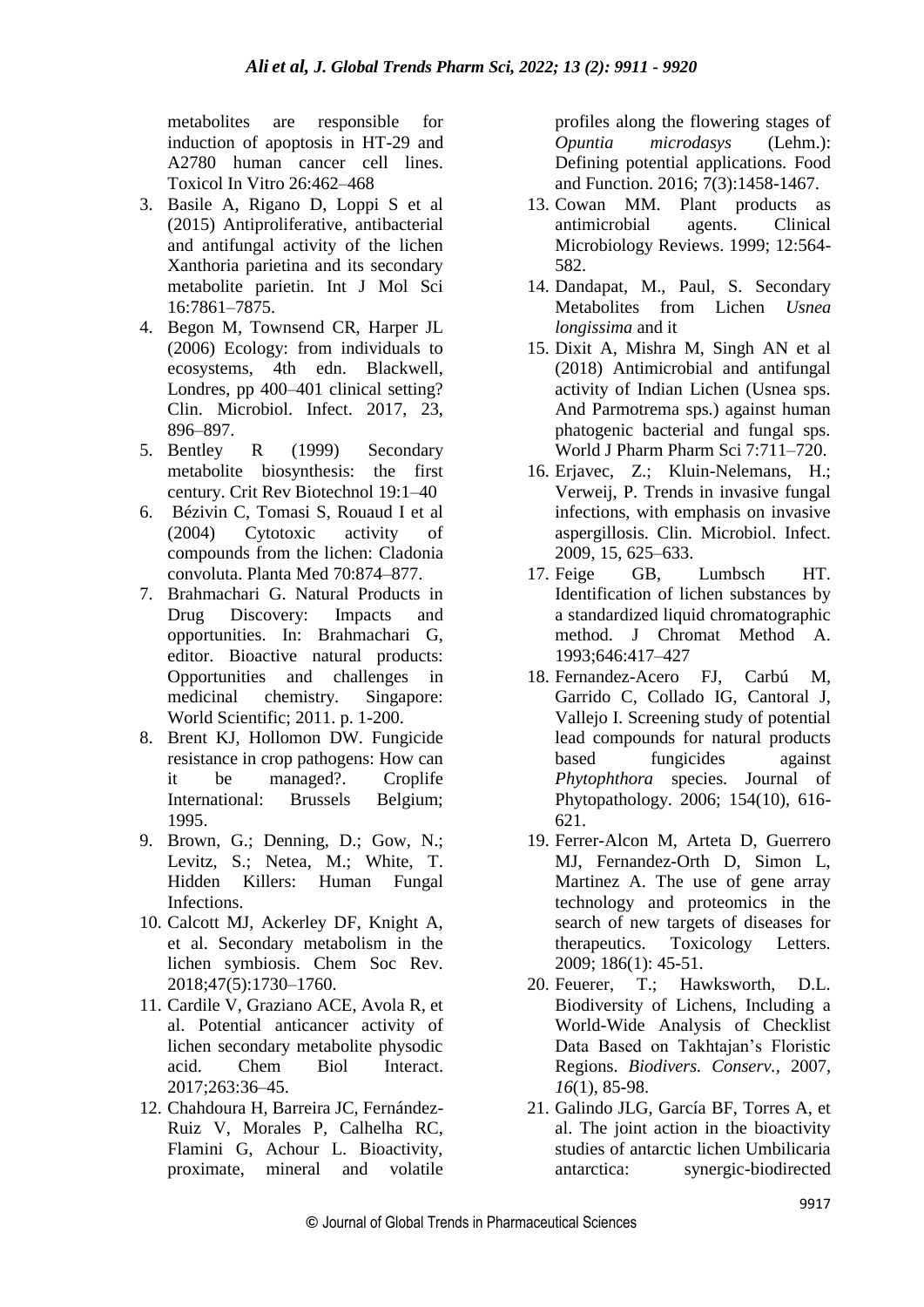isolation in a preliminary holistic ecological study. Phytochem Lett. 2016;20:433–442.

- 22. Galun, M.; Shomer-Ilan, A. Secondary metabolic products.*CRC handbook of lichenology*; Galun, M., Ed.; CRC: Boca Raton, FL, 1988, Vol. III, pp. 3-8.
- 23. Garcia-Rubio R, Cuenca-Estrella M, Mellado E. Triazole resistance in *Aspergillus* species: An emerging Problem. Drugs. 2017; 77(6): 559- 613.
- 24. Garrido C, Cantoral JM, Carbu M, Gonzalez-Rodriguez V, Fernandez-Acero F. New proteomic approaches to plant pathogenic fungi. Current Proteomics. 2010; 7(4):306-315.
- 25. Garrido C, Cantoral JM, Carbu M, Gonzalez-Rodriguez V, Fernandez-Acero F. New proteomic approaches to plant pathogenic fungi. Current Proteomics. 2010; 7(4):306-315.
- 26. Goel M, Dureja P, Rani A et al (2011) Isolation, characterization and antifungal activity of major constituents of the Himalayan lichen Parmelia reticulate Tayl. J Agric Food Chem 59: 2299–2307.
- 27. Graybill JR. The future of antifungal therapy. Clinical Infectious Diseases.1996; 22:166-178.
- 28. Hager A, Brunauer G, Türk R et al (2008) Production and bioactivity of common lichen metabolites as exemplified by Heterodea muelleri (Hampe) Nyl. J Chem Ecol 34:113– 120
- 29. Hale ME (1974) The biology of lichens, 2nd edn. Edward Arnold, London hongos dermatofitos. CES Medicina. 2012; 26(1):43-55. III, pp. 93-108. in LLC-PK1 cells. Journal of Antibiotics. 1999; 52:480-484.
- 30. Kosanic M, Manojlovic N, Jankovic S, Stanojkovic T, Rankovic B (2013) Evernia prunastri and Pseudoevernia furfuraceae lichens and their major metabolites as antioxidant, antimicrobial and anticancer agents. Food Chem Toxicol 53:112–118.
- 31. Kosanić M, Ranković B, Stanojković T et al (2014a) Biological activities and chemical composition of lichens from Serbia. EXCLI J 13:1226–1238.
- 32. Kosanić M, Ranković B, Stanojković T, et al. Cladonia lichens and their major metabolites as possible natural antioxidant, antimicrobial and anticancer agents. LWT -Food Sci Technol. (2014b);59(1):518–525.
- 33. Kosanić M, Ranković B, Sukdolak S (2010) Antimicrobial activity of the lichen Lecanora frustulosa and Parmeliopsis hyperopta and their divaricatic acid and zeorin constituents. Afr J Microbiol Res 4:885–890.
- 34. Kullberg, B.J.; Oude Lashof, A.M. Epidemiology of opportunistic invasive mycoses. Eur. J. Med. Res. 2002, 7,
- 35. Lass- Flörl, C. Diagnosing fungal infections in haematology patients— Another case of less is more in the
- 36. Maertens JA, Boogaerts MA. Fungal cell wall inhibitors: emphasis on clinical aspects. Current Pharmaceutical Design. 2000;6:225- 39.
- 37. Maertens JA. History of the development of azole derivatives. Clinical Microbiology and Infection. 2004; 10(1):1-10.
- 38. Manojlović N, Ranković B, Kosanić M, et al. Chemical composition of three Parmelia lichens and antioxidant, antimicrobial and cytotoxic activities of some their major metabolites. Phytomed. 2012;19 (13):1166–1172.
- 39. Manzano GP, Méndez TLJ, Hernández HF, López MR. Antifungal resistance an emerging problem in México. Gaceta Médica Mexicana. 2008; 144(1):23-26.
- 40. Marques J (2013) A framework for assessing the vulnerability of schist surfaces to lichen-induced weathering in the Upper Douro region (NE Portugal). Directores: Rubim Almeida y Graciela Paz. Universidad,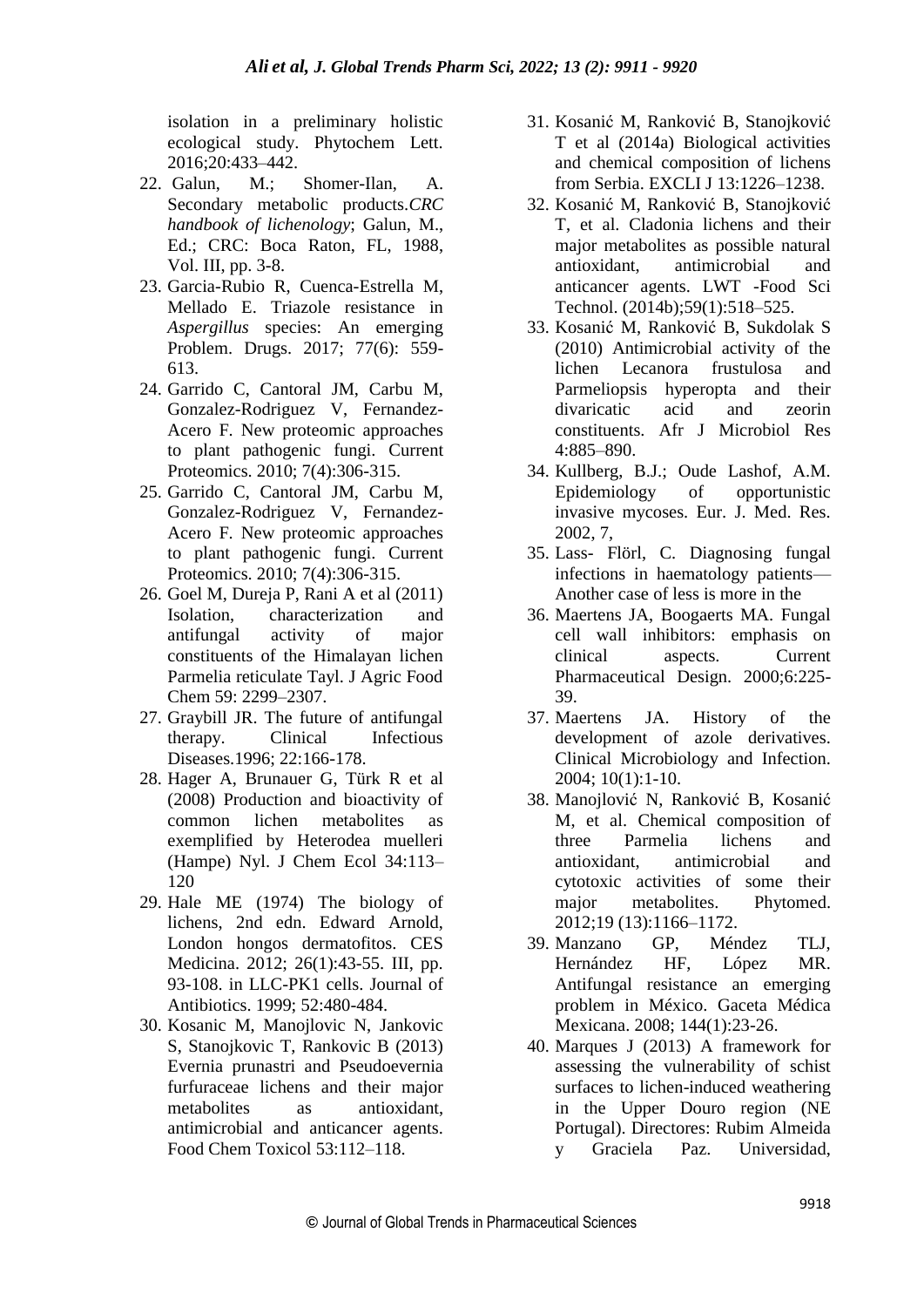Universidade de Porto, Fecha de lectura, 2013.

- 41. Mayr, A.; Lass-Flörl, C. Epidemiology and antifungal resistance in invasive aspergillosis according to primary disease - review of the literature. Eur. J. Med. Res. 2011, 16, 153.
- 42. Miceli MH, Kauffman CA. Isavuconazole: a new broad-spectrum triazole antifungal agent. Clinical Infectious Diseases. 2015; 61:1558- 65.
- 43 Mitrović T, Stamenković S, Cvetković V et al (2011) Antioxidant, antimicrobial and antiproliferative activities of five lichen species. Int J Mol Sci 12:5428–5448.
- 44. Montes-Belmont R. Diversidad de compuestos químicos producidos por las plantas contra hongos fitopatógenos. Revista Mexicana de Micología. 2009; 29:73-82.
- 45. Nguyen DMT, Do LMT, Nguyen VT, et al. Phenolic compounds from the lichen Lobaria orientalis. J Nat Prod. 2017;80(2):261–268.
- 46. Ofokansi KC, Esimone CO (2005) Evaluation of the in vitro antimicrobial activity and release behaviour of ointments and applications containing extract of lichen Ramalina farinaceae. Plant Prod Res J 9:6–10.
- 47. Patterson TF, Thompson GR, Denning DW, Fishman JA, Hadley S, Herbrecht R, et al. Practice guidelines for the diagnosis and management of Aspergillosis: 2016 update by the Infectious Diseases Society of America. Clinical Infectious Diseases.2016; 63:60.
- 48. Paudel B, Bhattarai HD, Lee JS et al (2008) Antioxidant activity of polar lichens from King George Island (Antarctica). Polar Biol 31:605–608.
- 49. Pereira, EC, Silva Falcão, EPD, Martins, M , Oliveira, HPD. Bioactive Compounds from Brazilian Lichens and Their Biotechnological Applications. Springer Nature Sing apore Pte Ltd. 2020.
- 50. Plsíkova J, Stepankova J, Kasparkova J, et al. Lichen secondary metabolites as DNA-interacting agents. Toxicol Vitr. 2014;28 (2):182–186.
- 51. Ranković B, Mišić M (2007) Antifungal activity of extract of the lichens Alectoria sarmentosa and Cladonia rangiferina. Mikol Fitopatol 41:276–281.
- 52. Ranković B, Kosanić M, Stanojković T et al (2012) Biological activities of Toninia candida and Usnea barbata together with their norstictic acid and usnic acid constituents. Int J Mol Sci 13: 14707–14722. *Rev.,* 2010, *9*(2), 303-314. *Rev.,* 2010, *9*(2), 303-314.
- 53. Ranković B, Mišić M (2008) The antimicrobial activity of the lichen substances of the lichens Cladonia furcata, Ochrolechia androgyna, Parmelia caperata and Parmelia conspresa. Biotechnol Biotechnl Eq 22:1013–1016.
- 54. Razzaghi-Abyaneh M, Rai M. (Eds.). Antifungal metabolites from plants. Springer: Berlin Heidelberg; 2013.
- 55. Richardson, D. Lichens and man.*Frontiers in Mycology*; Hawkworth, Richardson, D. Medicinal and other economic aspects of lichens.
- 56. Ristić S, Ranković B, Kosanić M et al (2016a) Phytochemical study and antioxidant, antimicrobial and anticancer activities of Melanelia subaurifera and Melanelia fuliginosa lichens. J Food Sci Technol 53:2804– 2816.
- 57. Rodríguez NDLC, Santa Vélez C. Factores de virulencia para la infección de tejidos queratinizados por *Candida albicans* y
- 58. Santos M, Diánez F, de Cara M, Tello JC. Possibilities of the use of vinasses in the control of fungi phytopathogens. Bioresource Technology. 2008; 99(18): 9040- 9043.
- 59. Sariozlu NY, Cankilic MY, Candan M et al (2016) Antimicrobial activity of lichen Bryoria capillaris and its